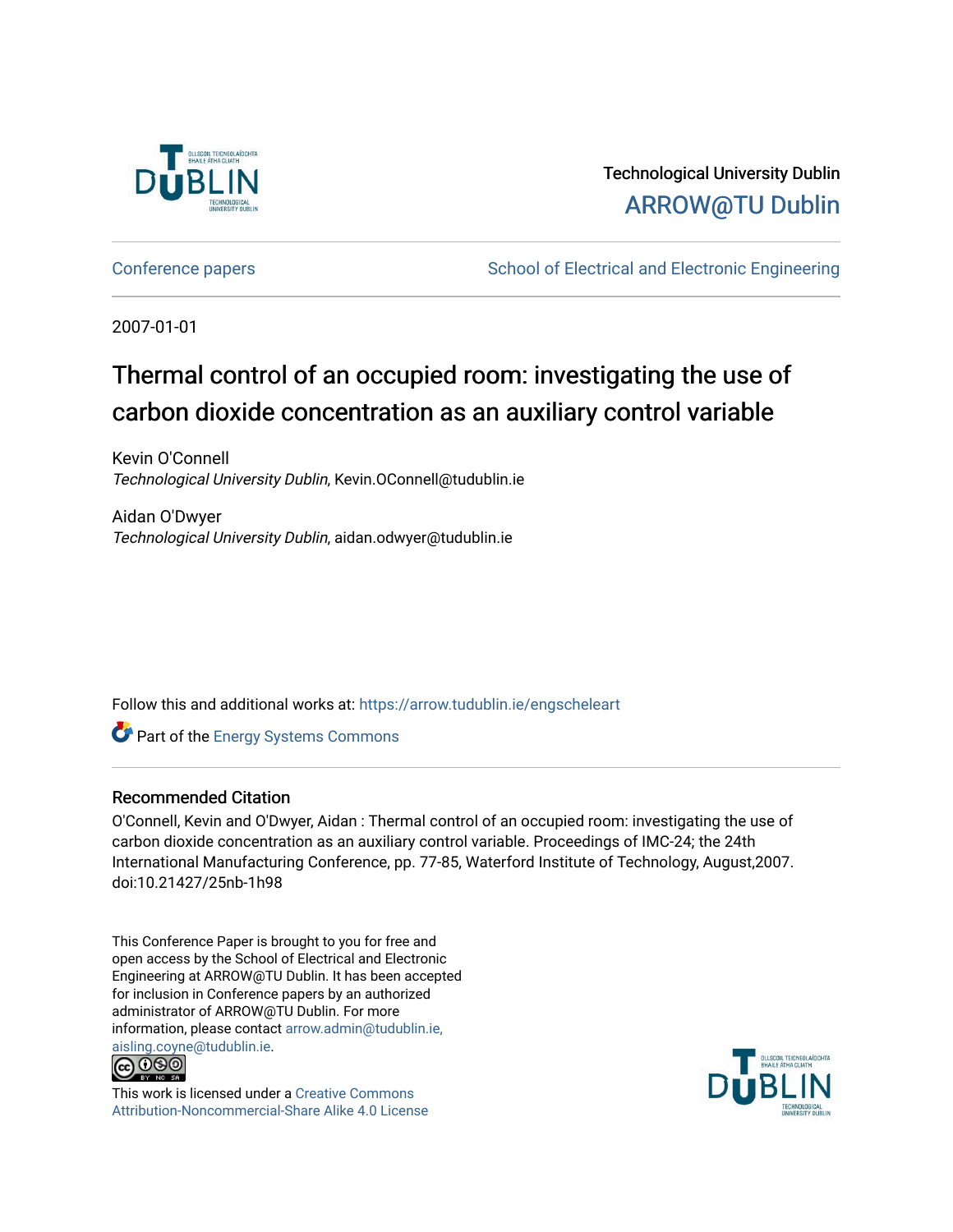# **THERMAL CONTROL OF AN OCCUPIED ROOM: INVESTIGATING THE USE OF CARBON DIOXIDE CONCENTRATION AS AN AUXILIARY CONTROL VARIABLE**

K. O'Connell and A. O'Dwyer \*, School of Control Systems and Electrical Engineering, Dublin Institute of Technology, Kevin St., Dublin 8. \* Principal author of paper. E-mail: aidan.odwyer@dit.ie

# **ABSTRACT**

This paper details the theoretical and experimental work done in the examination of the relationship between human generated carbon dioxide  $(CO_2)$  concentration and temperature rise in an occupied room. Generation of  $CO<sub>2</sub>$  by humans is linked to metabolic rate and heat generation. Therefore,  $CO<sub>2</sub>$  concentration may be used as an indicator of occupancy in a room. Typically, a heating control system will react slowly to changes in room occupancy if temperature is used as the process variable. The aim of the work was to establish if  $CO<sub>2</sub>$ concentration in the space could be used as an auxiliary control variable so as to allow a more rapid temperature control system response. Models of the relationship between room air temperature and occupancy, and  $CO<sub>2</sub>$  concentration and occupancy are mathematically developed and experimentally validated. The paper concludes that  $CO<sub>2</sub>$  concentration is an appropriate auxiliary control variable for temperature control when the room, having been occupied, is vacated.

**KEYWORDS:** Temperature control, buildings, auxiliary control variable.

# **1. INTRODUCTION**

A room that is suddenly occupied or vacated will experience a sudden change in sensible heat gain. The sensible gain from occupancy can vary from 65 to 220 watts per person (for an adult male) depending upon metabolic rate [1]. Temperature control in such occupied spaces is usually implemented by a control system that uses a temperature sensor located in the space. The controller compares the signal from the temperature sensor with the set point and implements corrective action. In the case of an all-air system, the temperature or volume of the supply air is modulated to change the desired space temperature. In situations where the thermal load is subject to rapid change, the system lags can cause a considerable delay before corrective action is taken by the control system.

This paper reports on the investigation of the use of  $CO<sub>2</sub>$  concentration as an auxiliary control variable. Section 2 details the mathematical relationships between room temperature and occupancy, and carbon dioxide concentration and occupancy, for a small lecture theatre with a number of sedentary occupants. Both models are first order in nature. Subsequently, in Section 3, the models are validated. The lecture theatre is fitted with both a temperature and carbon dioxide sensor and data is collected over a three-week period. Detailed attention is given to measurement issues. Data is adjusted to take account of external factors such as heat loss due to the room fabric. Conclusions are reached in Section 4.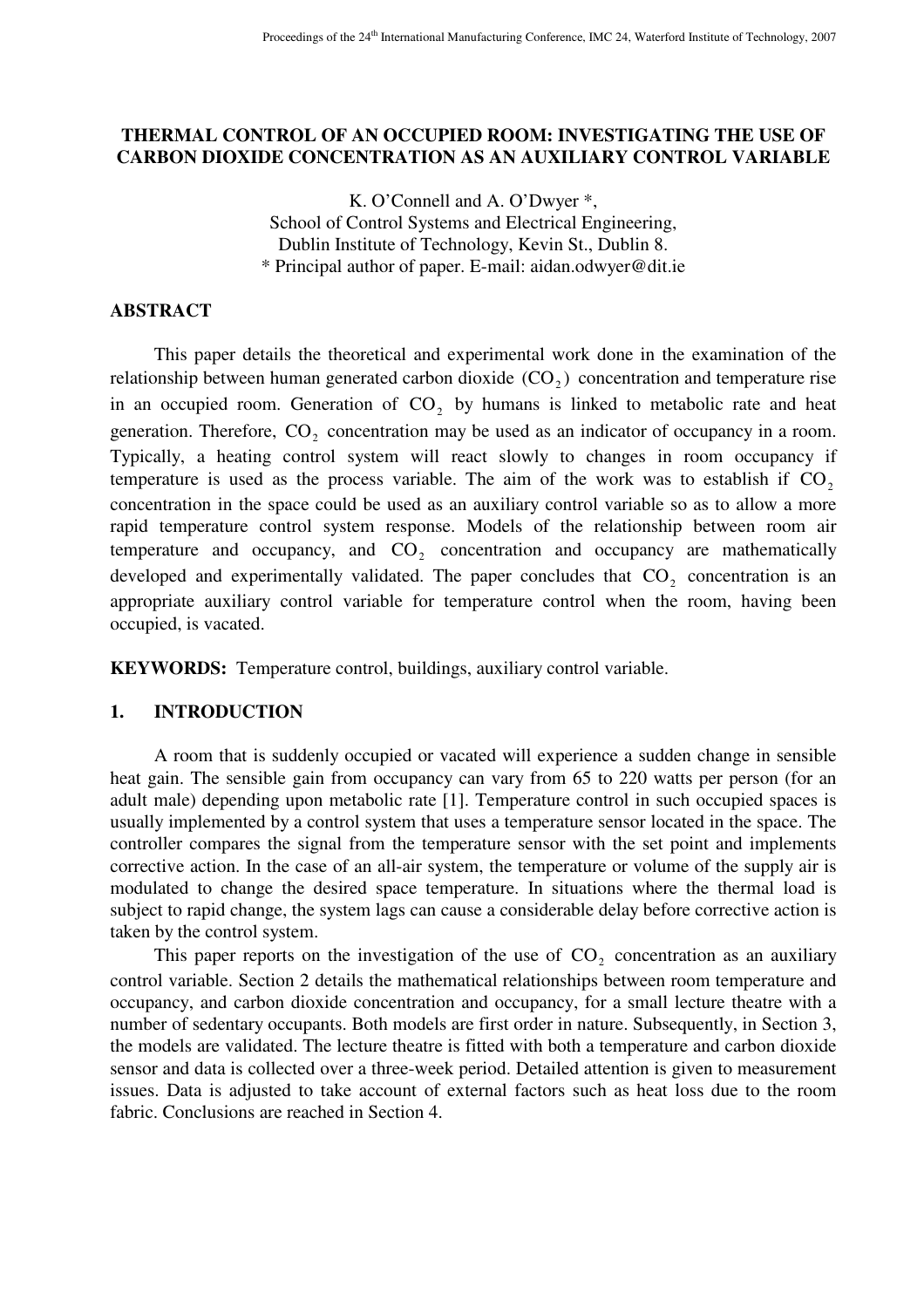### **2. MATHEMATICAL RELATIONSHIPS**

#### **2.1 The room**

Room K43 at DIT Kevin St. was chosen to explore the dynamic relationship between heat gain and  $CO<sub>2</sub>$  concentration. This room is located on the ground floor of a 4-story over basement building. The room has a capacity for 54 persons, though normal occupancy is 20 persons. Room furnishings consist of laminate wood finish on the desk units and cloth upholstery covering the seating. The room contains twelve 58-watt fluorescent lights. Allowing a factor of 1.15 for ballast losses, the heat gain to the room from this source is 800 W. The space heating for the room is supplied by hot air from a fan coil unit located in the adjoining room. An on/off thermostat located in the return air duct thermostatically controls the fan coil unit output. The dimensions and layout of the room are shown in Figure 1.

The external walls of the room are composed of two-leaf 100-mm solid concrete blocks forming an 80-mm cavity. The wall internal surface is finished with 20-mm insulating plaster and the external surface is finished with 20-mm concrete plaster. The wall cavity contains a thickness of 50-mm expanded polystyrene insulation. The internal wall is composed of singleleaf 150-mm solid concrete blocks plastered on both sides with finishing plaster. The floor consists of 50-mm heavy duty PVC covering laid on a prefabricated reinforced concrete slab. A 500-mm suspended ceiling is fitted with 150-mm fibreglass insulation on top of proprietary acoustic tiling. The structural ceiling is pre-cast reinforced concrete; however, it is thermally insulated from the room air. There is aluminium frame 6-mm single glazing. Each glazing section contains two large openings. The total glazed area =  $20 \text{ m}^2$ .

The room construction can be characterised as 'heavyweight', with the furnishing and ceilings being 'lightweight' [2]. When a change in heat is suddenly input to the room, it is expected that the temperature of the heavyweight surfaces will remain unchanged in the short term. It is expected that the temperature of the lightweight surfaces will rise, and these surfaces will not be expected to accept a significant amount of heat from the room air because of their small thermal mass. Figure 1: Dimensions and layout of the room



#### **2.2 Relationship between room temperature and occupancy**

A mathematical relationship between room temperature and occupancy was developed for room K43, which is now outlined; this is based on the work of Underwood [3].

Firstly, the air change rate in the room is measured by introducing a tracer gas and recording its rate of decay.  $CO<sub>2</sub>$  was used as a tracer gas, introduced using a fire extinguisher. The decay rate is measured relative to the ambient  $CO<sub>2</sub>$  levels. To ensure complete dispersion of the tracer gas in the room, the gas was slowly introduced and agitated over a period of 5 minutes. From the resulting decay curve, the air change rate is measured as approximately 1.15 air changes per hour =  $0.0191$  air changes per minute =  $0.00032$  air changes per second (or  $0.074 \,\mathrm{m}^3/\mathrm{s}$ ).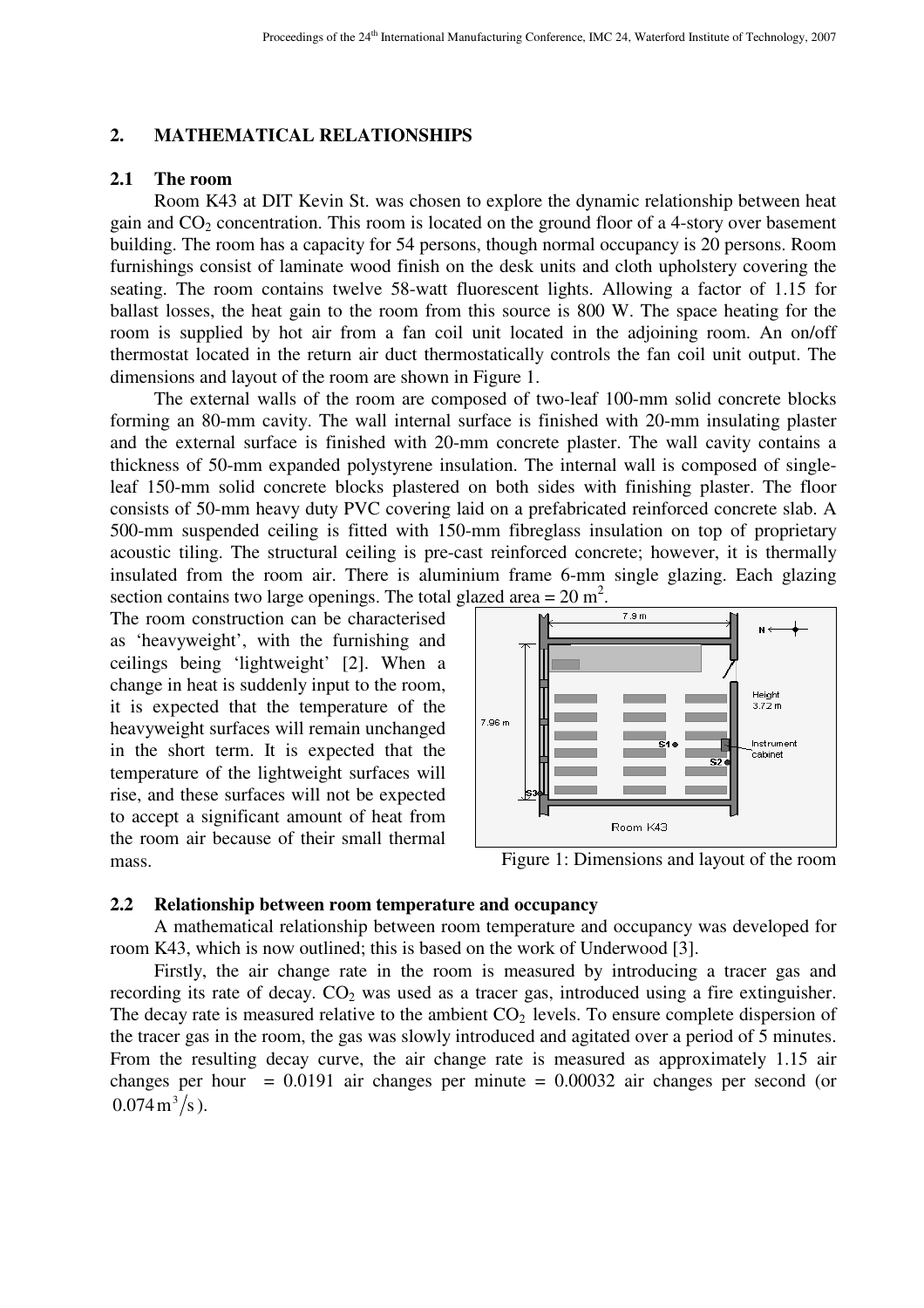Now, from Underwood [3], the rate of change of energy stored in the room air = (Heat gain) minus (Transmission loss to Room) minus (Infiltration loss to room). In differential equation format:

$$
V_r \rho_a C_{pa} \frac{d\theta_r}{dt} = q_{plan} + q_{gain} + q_{occ} - A \bar{U}_f \left( \theta_r - \bar{\theta}_f \right) - 0.33 h_r V_r (\theta_r - \theta_o) \tag{1}
$$

where  $V_r$  = room volume (m<sup>3</sup>),  $\rho_a$  = density of the air (kg/m<sup>3</sup>), C<sub>pa</sub> = specific heat capacity of the air (J/kgK),  $\theta_r$  = room air temperature (°C),  $q_{\text{plant}}$  = energy input from heater (W),  $q_{\text{gain}}$  = heat gain from lighting and other equipment (W),  $q_{occ}$  = room occupancy heat gain (W), A = area of the room fabric (m<sup>2</sup>),  $\overline{U}_f$  = weighted mean figure for the fabric heat transfer coefficient (W/m<sup>2</sup>K),  $\bar{\theta_f}$  = mean surface temperature of the room fabric (°C), h<sub>r</sub> = air change rate  $(m^3/s)$ ,  $V_r$  = room volume  $(m^3)$  and  $\theta_o$  = external temperature (°C). In the application,  $q_{plant}$ and  $q_{\text{gain}}$  are considered fixed. The windows are north facing and therefore any solar gains may be neglected.

Expressing equation (1) in terms of deviation variables rather than in terms of absolute value variables, setting all initial conditions to zero, and translating into the Laplace domain gives, after some development:

$$
\frac{\theta_{r}(s)}{q_{occ}(s)} = \frac{K_{ml}}{1 + T_{ml}s}, \text{ with } K_{ml} = \frac{1}{A U_{f} + 0.33 h_{r} V_{r}} \text{ and } T_{ml} = \frac{V_{r} \rho_{a} C_{pa}}{A U_{f} + 0.33 h_{r} V_{r}}
$$
(2)

It is assumed that the room is occupied by *n* sedentary persons, each with a metabolic rate of 140 W (90 W sensible heat gain, 50 W latent heat gain); the sensible heat gain contributes to a temperature rise in the space, with the latent heat gain contributing to a rise in air moisture content [1]. Then,  $q_{\text{occ}} = 90n$  W. Detailed work reveals that  $V_r = 234 \text{ m}^3$ , A =  $224 \text{ m}^2$  and  $\overline{U}_f$  = 8.0 W/m<sup>2</sup>K. Then, from equation (2),  $K_{m1} = 5.56.10^{-4} {}^{0}C/W$  and  $T_{m1} = 159s = 2.65$  minutes, assuming  $\rho_a = 1.2 \text{ kg/m}^3$  and  $C_{pa} = 1020 \text{ J/kgK}$ . Thus, the maximum predicted temperature rise, due to room occupancy, from this model =  $90n(5.56.10^{-4}) = 1^{0}C$ , if  $n = 20$ .

Space does not permit the development of further theoretical work showing the relationship between room air temperature and outside ambient temperature, and room air temperature and room wall temperature. This work will be discussed in detail in the presentation at the conference. An outline of the results is provided. A first order model is developed for the relationship between room air temperature and outside ambient temperature; the time constant of the model is 2.5 minutes (i.e. it is similar to  $T_{m1}$  above). For static conditions, the change in room air temperature, for a sudden change ∆T in the outside ambient temperature, is theoretically determined to be  $0.1(\Delta T)$  °C. A first order model is also developed for the relationship between room air temperature and room wall temperature, for the case when the wall temperature is greater than the room temperature. The time constant of this model is 180 minutes; such a large time constant corresponds to the view of Underwood [3] that the room fabric does not influence the dynamic thermal responses for periods shorter than one hour. In conclusion, the theoretical development shows that room air temperature is influenced by occupancy rate and outside air temperature, in steady state, according to the ratio 0.05*n*:  $0.1(\Delta T)$ , respectively. Thus, each change of 1<sup>o</sup>C in the ambient temperature changes the room temperature by an amount equal to that contributed by 2 extra persons in the room.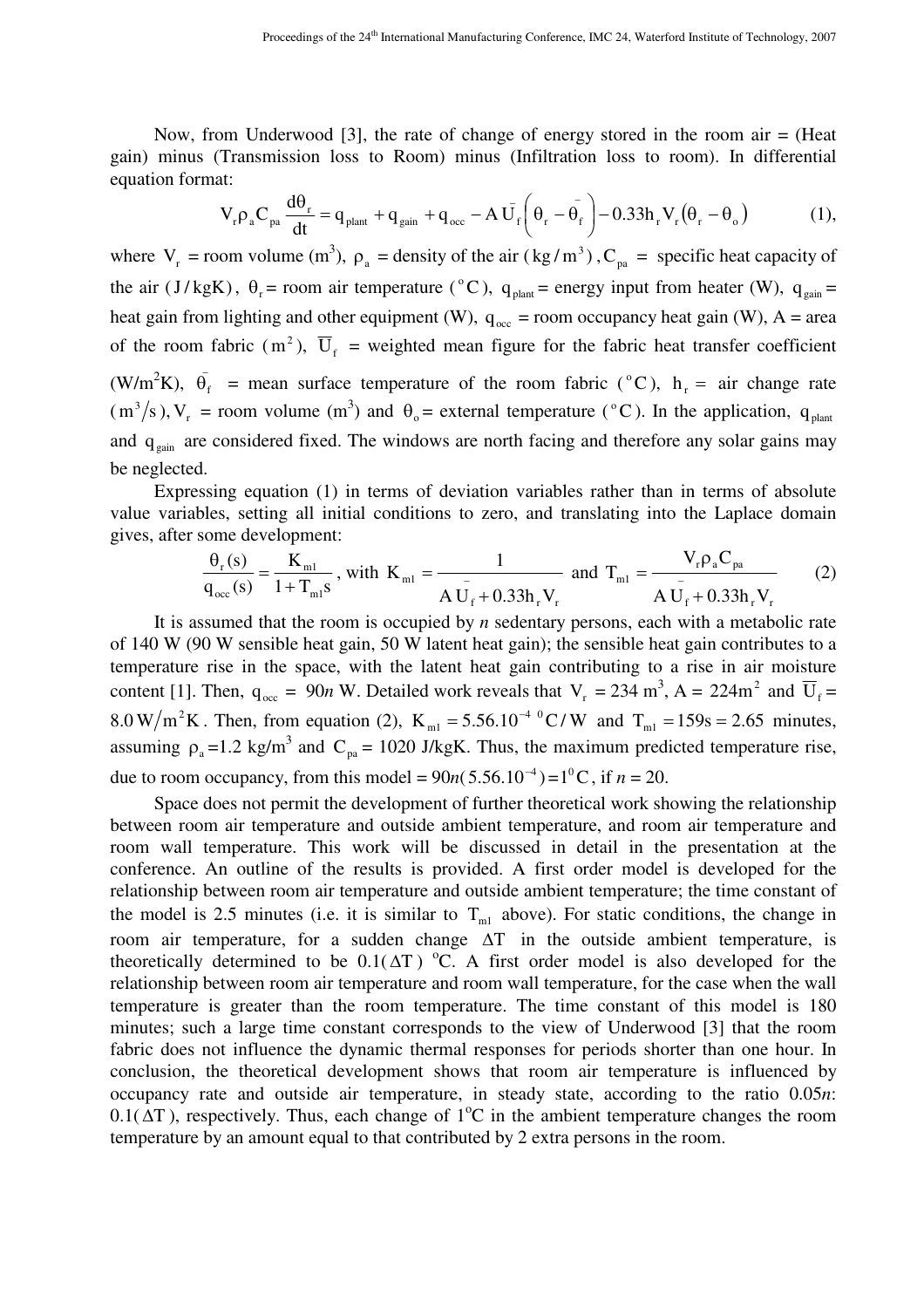#### **2.3 Relationship between carbon dioxide concentration and occupancy**

Carbon dioxide  $(CO_2)$  is a by-product of metabolism. The normal urban atmospheric concentration of carbon dioxide varies between  $375$  and  $450$  parts per million (p.p.m.) [4].  $CO<sub>2</sub>$ rapidly diffuses in the atmosphere and has a seasonal variation of  $\pm 25$  p.p.m. The normal ambient concentration of  $CO_2$  is taken as 400 p.p.m. From a ventilation perspective, 2000 p.p.m. is considered the upper limit to preserve comfort conditions because the presence of this level of CO2 also indicates the presence of undesirable odours generated by human bioeffluents. In human metabolism, carbon and hydrogen in foods are oxidised to CO<sub>2</sub> and water, which are eliminated by the body as waste products. The lungs extract oxygen from inspired air and this oxygen is absorbed by the blood, which carry it to muscle cells; the cells release  $CO<sub>2</sub>$ , which is carried back to the lungs and expired. Inspired fresh air contains approximately  $0.035\%$  CO<sub>2</sub>, while expired air contains approximately 4.0%  $CO<sub>2</sub>$  [5].

The rate of generation of  $CO<sub>2</sub>$  is a function of metabolic rate. The rate of  $CO<sub>2</sub>$  generation is defined by [4] to be 0.00004M l/s (M = metabolic rate in watts) i.e. if  $M = 140$  W for adult males in sedentary occupations, at an ambient temperature of 22  $^{\circ}$ C [1], the rate of CO<sub>2</sub> generation is 0.0056 l/s. Seperately, the rate of  $CO<sub>2</sub>$  generation is defined by Smith [6] to be 2.3376.10<sup>-2</sup> m<sup>3</sup>/hr = 0.0065 l/s, for adults in classroom conditions. In this work, the rate of CO<sub>2</sub> generation is assumed to be 0.0061 l/s (the average of 0.0056 l/s and 0.0065 l/s).

The  $CO<sub>2</sub>$  concentration balance for the room air is given by the following linear first order differential equation:

$$
Xdt = V_r dL + Lh_r V_r dt,
$$

where  $CO_2$  gain = X (m<sup>3</sup>s<sup>-1</sup>),  $CO_2$  concentration = L (m<sup>3</sup>/m<sup>3</sup>), with h<sub>r</sub> = 0.00032 air changes per second. Expressing this equation in terms of deviation variables, setting all initial values to zero and transforming to the Laplace domain yields, after some development:

$$
\frac{L(s)}{X(s)} = \frac{K_{m2}}{1 + T_{m2}s}
$$
, with  $K_{m2} = \frac{1}{V_r h_r}$  and  $T_{m2} = \frac{1}{h_r}$  (3)

It is assumed that the room is occupied by  $n$  sedentary persons (as before). The rate of  $CO<sub>2</sub>$ generation for *n* persons is thus 0.0061*n* l/s or 0.0000061*n* m<sup>3</sup>/sec. Now,  $V_r = 234$  m<sup>3</sup> and  $h_r = 0.00032s^{-1}$ . Then, from (3), K<sub>m2</sub> = 13.36 and T<sub>m2</sub> = 3125s ≈ 52 minutes. Thus, maximum predicted CO<sub>2</sub> concentration rise from this model =  $0.0000061n(13.36) = 0.00163 = 1630$ p.p.m., if *n* = 20.

#### **3. MODEL VALIDATION**

#### **3.1 Introduction**

In preliminary validation work, a hand-held instrument was used to take measurements of  $CO<sub>2</sub>$  concentration, which showed that, initially,  $CO<sub>2</sub>$  concentration was localised about individual persons and appeared to follow convection air currents. Within a period of 15 minutes, the increased levels of  $CO<sub>2</sub>$  concentration could be measured in every corner of the room, with uniformity being observed. Thus, it was decided that the  $CO<sub>2</sub>$  sensor should be mounted approximately 2 m from the floor, in a ventilated instrument cabinet (Figure 1). A temperature sensor was mounted 2 m from the floor (labelled S2 in Figure 1). Two other air temperature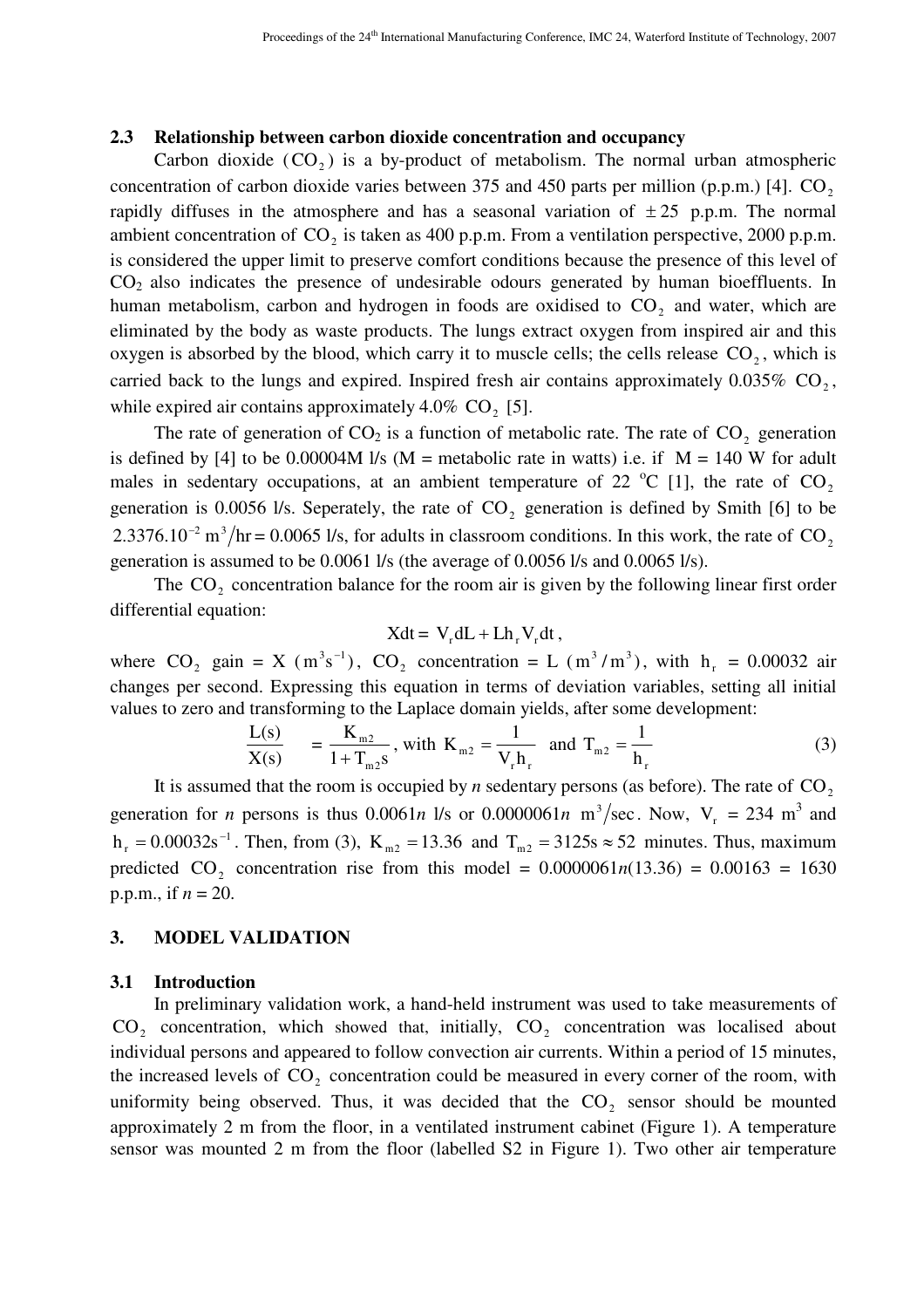sensors were used, one suspended 0.6 m from the ceiling (labelled S1 in Figure 1); this sensor allowed measurement of the room air temperature independent of the room wall thermal dynamics. The final temperature sensor was mounted external to the building on a windowsill (labelled S3 in Figure 1); this sensor was shielded from direct sunlight.

The data acquisition equipment used in the work was capable of providing simultaneous readings of  $CO<sub>2</sub>$  concentration and temperature from a number of air temperature sensors. The data collected was automatically logged to facilitate subsequent analysis. Data logging, recording and viewing occurred at a remote site to the data acquisition location, so that the equipment is secure and the experiment does not intrude on the live classroom situation. Precision thermistor temperature sensors and a non-dispersive infrared  $CO<sub>2</sub>$  concentration sensor were used. Further details of the equipment used will be provided at the conference.

#### **3.2 Validating the room thermal model**

Models were developed from eleven separate sets of temperature data, recorded on three separate days. Data was recorded for different numbers of people entering the room and leaving the room. For cross-referencing, data was also gathered when 2kW of heater power was switched on in the room, and when it was subsequently switched off. Empirical fitting of the data with a first order model revealed that the average value of gain,  $K_{m1}$ , was 1.2.10<sup>-3</sup> <sup>0</sup>C/W, with a range of 1.0.10<sup>-3 o</sup>C/W to 1.4.10<sup>-3 o</sup>C/W. The average value of the time constant, T<sub>m1</sub>, was 22 minutes, with a range of 17 to 32 minutes. Sample results are provided in Figures 2 and 3. For Figure 2,  $K_{m1} = 1.06.10^{-3} {}^{0}C/W$ ,  $T_{m1} = 30$  minutes; for Figure 3,  $K_{m1} = 0.99.10^{-3} {}^{0}C/W$ ,  $T<sub>ml</sub> = 22$  minutes.



Figure 2: 24 April 2002, 18:10–20:40. A step input of 2 kW in heater power was introduced.

The average values of  $K_{ml}$  and  $T_{ml}$  were both greater than that predicted from theory in Section 2.2; the wall surface temperature recorded increased from ambient during all the experiments. Going back to equation (2),  $\overline{U}_f$  was back-calculated to be 3.7 W/m<sup>2</sup>K from the average value of  $K_{ml}$  determined empirically; this is approximately a halving in the weighted mean figure for the fabric heat transfer coefficient. This new value of  $\overline{U}_f$  incorporates the effect of the increase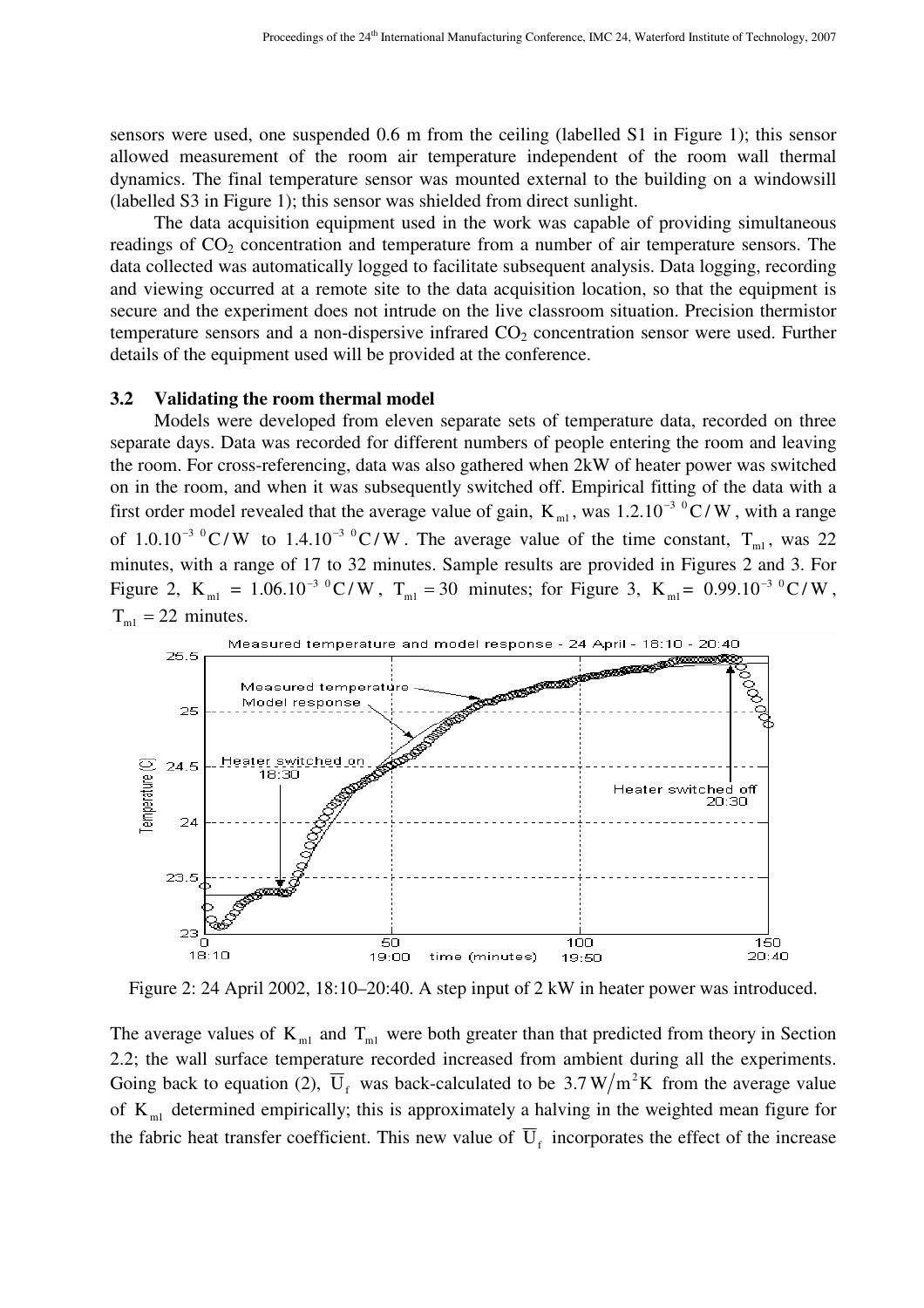in the wall surface temperature recorded. Similarly,  $C_{pa}$  can be back-calculated to be 3900 J/kgK from the average value of  $T_{ml}$  determined, which is an increase of a factor of approximately 3.8 in the thermal capacity compared to that used in the theoretical modelling work; this increase reflects the effect of the thermal capacity of the fabric, which was not incorporated in the theoretical model.



Figure 3: 24 April 2002, 20:25–22:20. The 2 kW heater was switched off.

The updating of  $\overline{U}_f$  and  $C_{pa}$  also affects the transfer function relationship between room air temperature and outside ambient temperature. Calculations show that the revised time constant is 20 minutes (i.e. it is similar to the occupancy model time constant). The revised steady state change in the room air temperature, for a change ∆T in the outside ambient temperature, is now 0.15( $\Delta T$ ) °C; with these revised figures, each change of 1°C in the ambient temperature changes the room temperature by an amount equal to that contributed by the equivalent of 1.4 extra persons in the room.

# **3.3** Validating the room  $CO_2$  model

Models were developed from thirteen separate sets of  $CO<sub>2</sub>$  concentration data, recorded on three separate days. Data was recorded for different numbers of people entering the room and leaving the room. Interestingly, a model for carbon dioxide concentration response may be obtained under a wider variety of conditions than can a model for air temperature response. This was particularly noticeable in experimental situations where it is desired to obtain an appropriate model when people leave a room. Empirical fitting of the data with a first order model revealed that the average value of gain,  $K_{m2}$ , was 9.5 [concentration (ppm. 10<sup>-6</sup>)/CO<sub>2</sub> generation  $(m^3s^{-1})$ ], with a numerical range of 6.1 to 14.0. The average value of the time constant,  $T_{m2}$ , when people enter the room was 29 minutes; the time constant varied from 19 to 38 minutes. The average value of the time constant for people leaving the room was 7.7 minutes, with a variation of 1.6 minutes to 12.5 minutes. Sample results are provided in Figures 4 and 5. For Figure 4,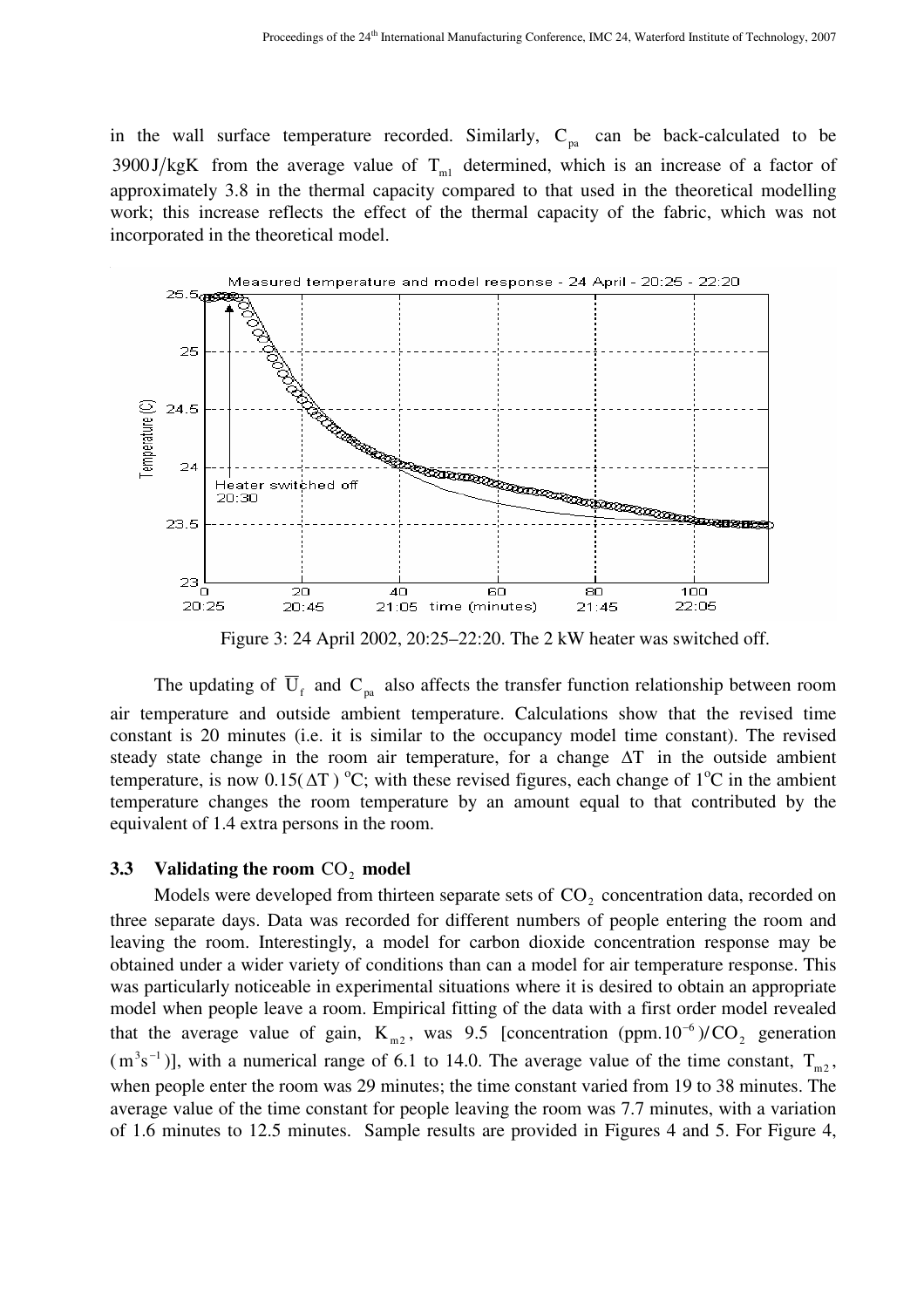$K_{m2} = 8.6$  [concentration (ppm. 10<sup>-6</sup>)/CO<sub>2</sub> generation ( $m^3s^{-1}$ )],  $T_{m2} = 19.5$  minutes; for Figure 5, K<sub>m2</sub> = 6.66 [concentration (ppm. 10<sup>-6</sup>)/CO<sub>2</sub> generation ( $m^3s^{-1}$ )], T<sub>m2</sub> = 8.3 minutes.



Figure 4:  $CO_2$  concentration, 24 April 2002, 11:00-12:05. Occupancy: 16 people enter the room at approximately 11:03 and leave the room at approximately 12:04.



Figure 5:  $CO_2$  concentration, 9 April 2002, 13:25-15:00. Occupancy: 20 people leave the room at 13:25 (approximately).

The average values of  $K_{m2}$  and  $T_{m2}$  were both greater than that predicted from theory in Section 2.3. Going back to equation (3),  $K_{m2}$  may be empirically determined to be  $\alpha/V_r h_r$ ,  $\alpha = 0.7$  on average, with T<sub>m2</sub> empirically determined to be  $\beta/h_r$ ,  $\beta = 0.55$  on average (for persons entering the room), with  $\beta = 0.15$  on average (for persons leaving the room).